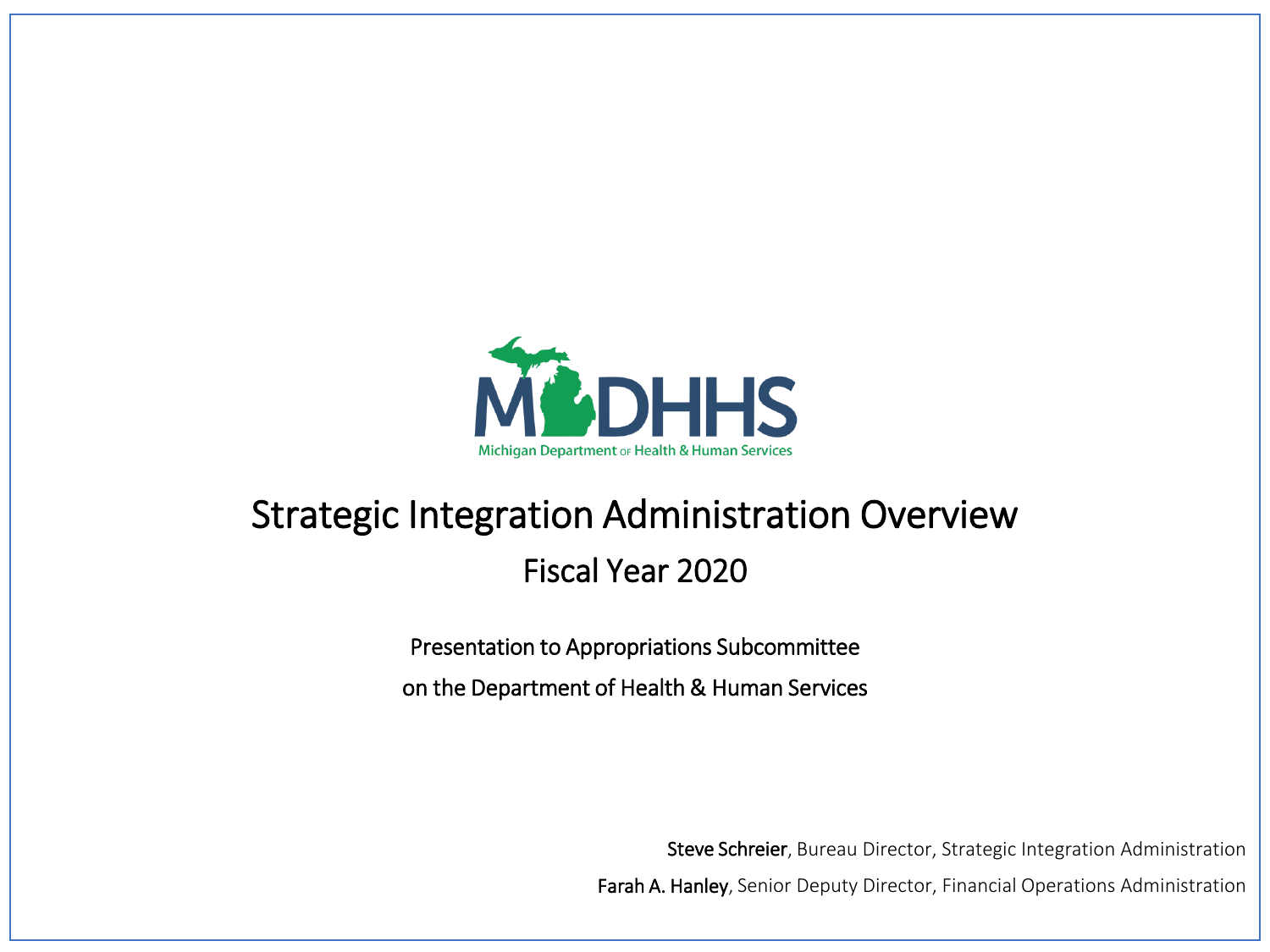#### *Strategic Integration Administration:*

- In the fall of 2018, the MDHHS re-aligned the Business Integration Center (BIC) into the Strategic Integration Administration.
- This re-alignment was in direct response to a significant IT budget shortfall and better positioned the department to leverage the staff and it's associated structure to more effectively and efficiently deliver it's IT projects.
- Establishment of a common MDHHS methodology to technically integrate MDHHS systems.
- Creation of a multi year plan to implement technology solutions which enable the program areas to achieve their business vision.
- Implementation of common security and data governance controls for MDHHS
- We also moved the financial services areas within SIA to form the Bureau of IT Support Services in the same area of the department where budget projections are done.

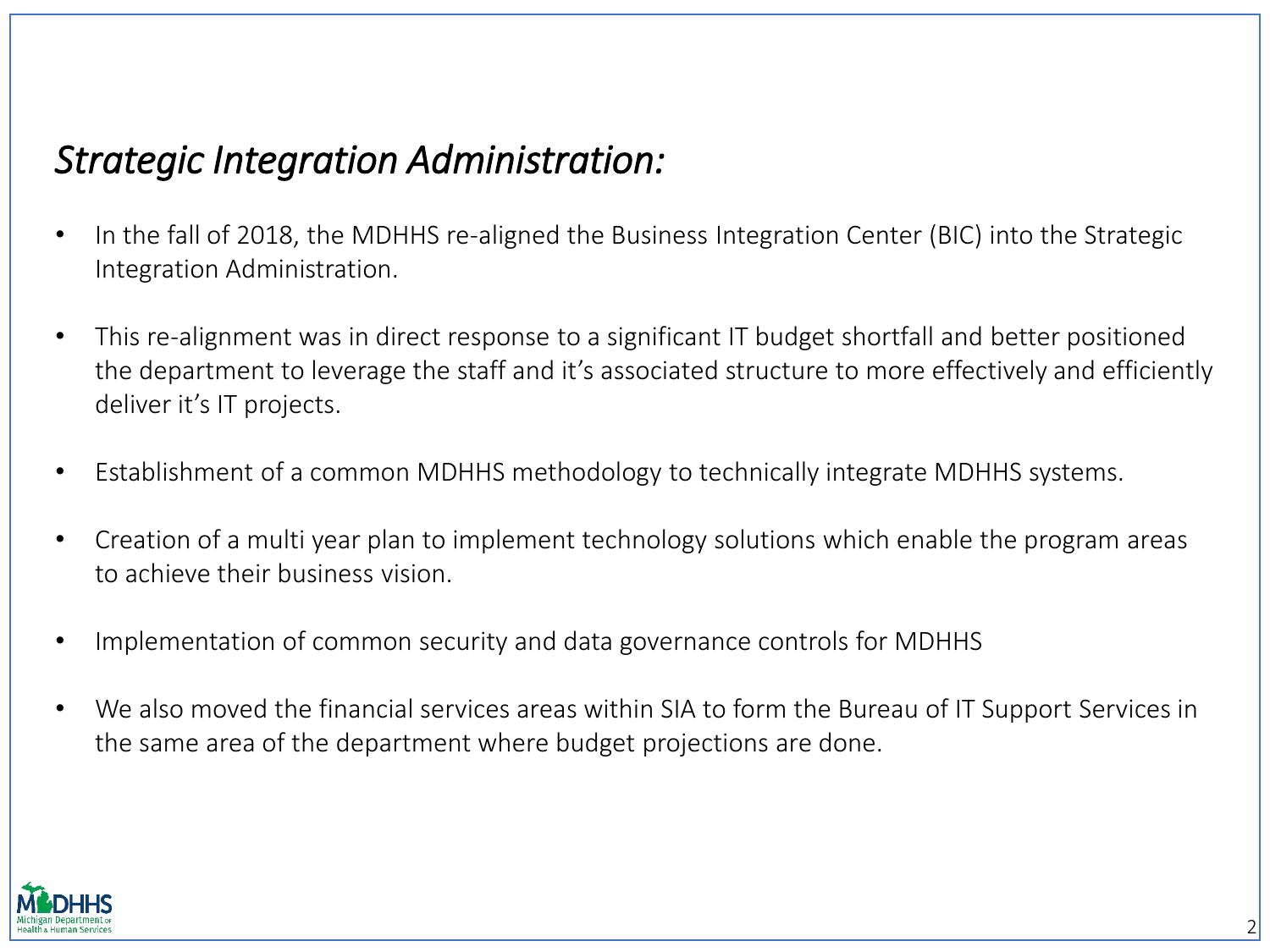#### *Strategic Integration Administration:*

- An Executive IT Steering Committee was established to foster regular and critical communications with deputies across the department and with DTMB.
- A prioritization exercise is conducted weekly and projects are only considered for approval based on six essential criteria:
	- 1. Federal Mandate
	- 2. State Mandate
	- 3. Necessary for the implementation of a corrective action plan from an audit
	- 4. Lawsuit filed or pending litigation if not implemented. Includes court orders.
	- 5. Will incur a federal sanction or penalty
	- 6. Will have a negative impact on clients if not implemented.
- Projects and the associated funds are allocated to only support those projects that meet the essential criteria or are for base maintenance and operations activities.

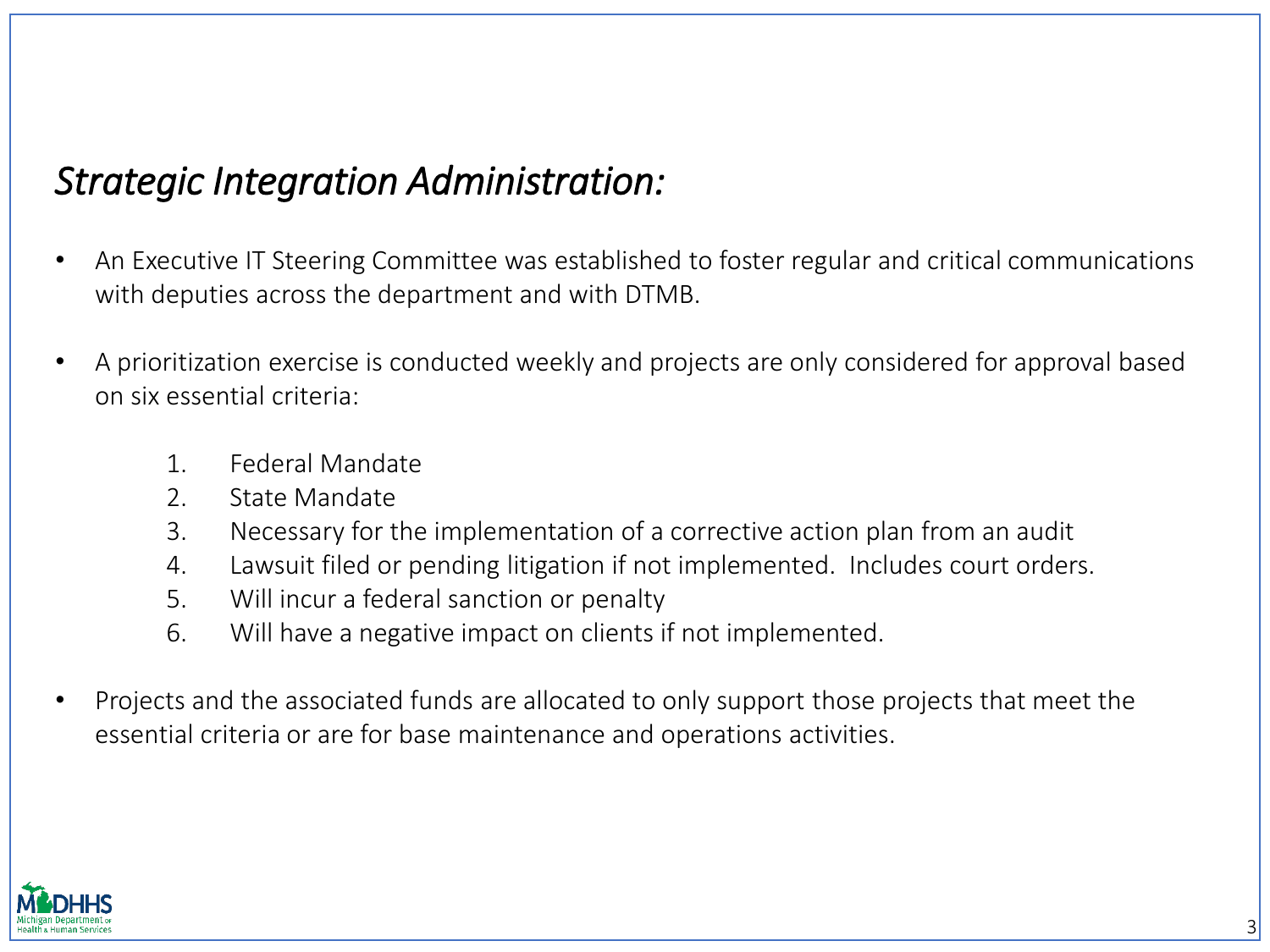# *MDHHS and DTMB Collaboration*



#### MDHHS Strategic Integration Administration (SIA)

Coordinates strategic planning for the agency's service divisions

Ensures strategic integration of DHHS service divisions to ensure a focus on citizens

Provides department oversight of projects to ensure projects stay on track

Monitors project spend plans



#### MDHHS Bureau of IT Support **Services**

Validates that project spend plans align to appropriation

Monitors project spend plans

IT contract oversight

Direct coordination with our federal agencies and DHHS federal reporting staff

Liaison between all MDHHS financial functions in DHHS budget , SIA, and DTMB



DTMB

Responsible for delivering technology and technology projects

Utilizes a blend of state employees, contractors, and vendor partners to deliver and maintain technology

DTMB's Enterprise Project Management Office (EPMO) manages, monitors, and reports on the status of technology projects

A Statewide Project Review Board in DTMB reviews and takes action on troubled projects

Monitors project spend plans

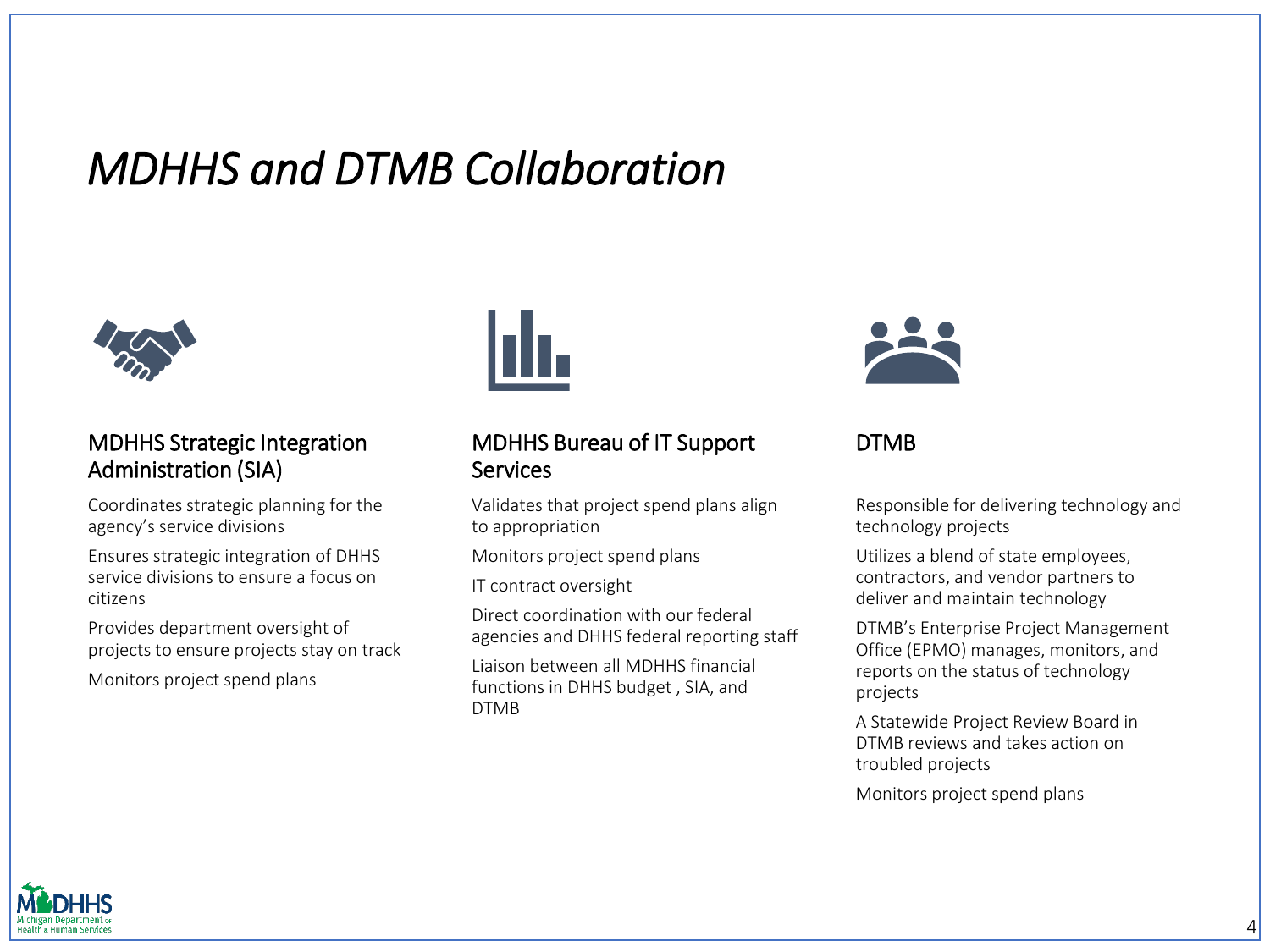# *MDHHS Largest Systems*

*Bridges* – Eligibility and determination enrollment system for public assistance

*Michigan Statewide Automated Child Welfare Information System (MiSACWIS) – Child* welfare case management tool

*Michigan Child Support Enforcement System (MiCSES)* - Child support case management and payment system

*Community Health Automated Medicaid Processing System (CHAMPS) – Medicaid claims* processing system

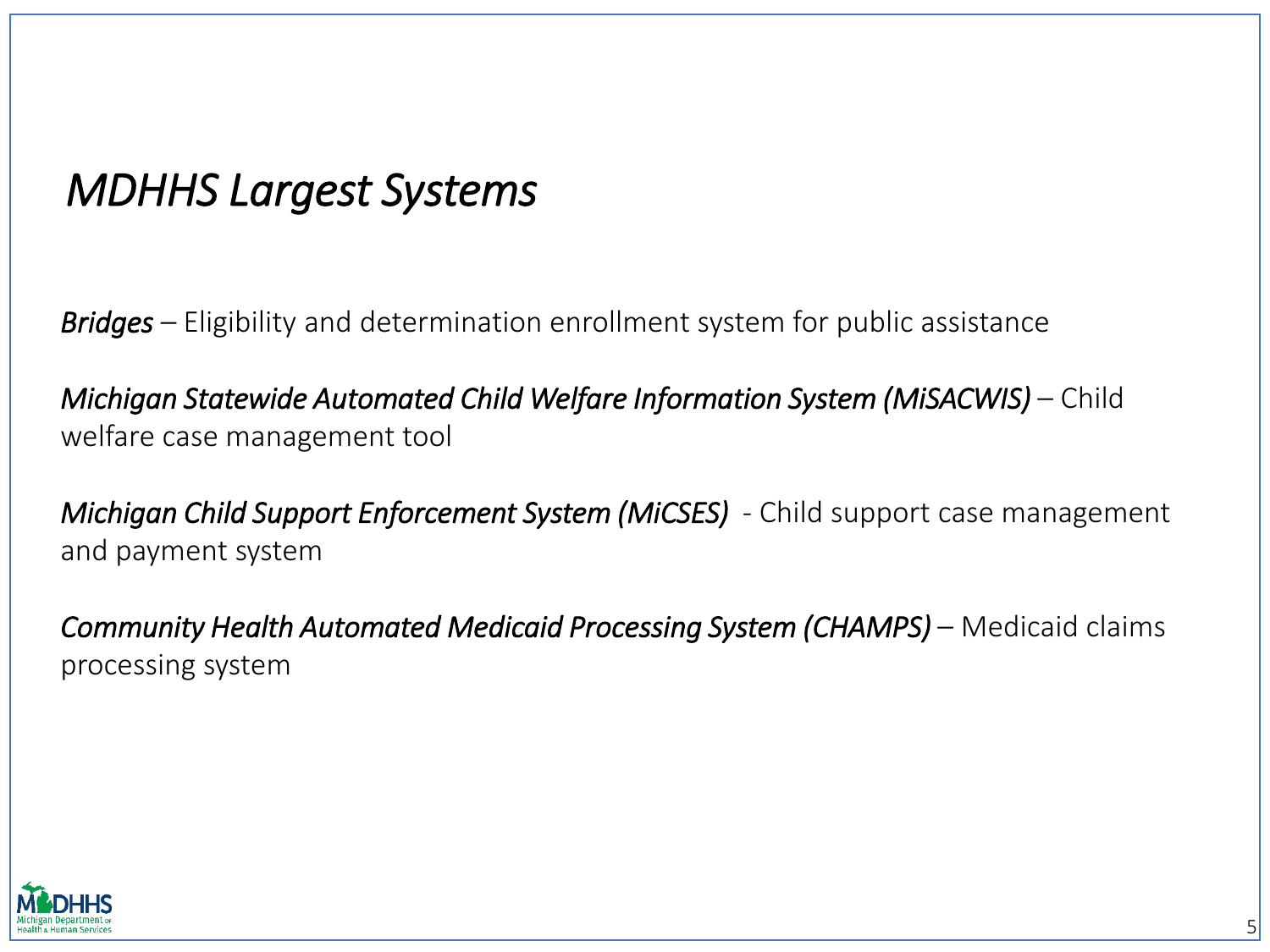### *Recent Successes*

#### MI Bridges

- Over 1,000,000 applications for benefits have been processed in the past year in less than half the time it took to submit applications on the old site
- Helped tens of thousands of Michigan residents connect with food banks, employment agencies, health clinics, WIC program, MEAP organizations, etc. so they can more easily access the spectrum of services available in their communities
- Nationally recognized

#### CPS Mobile Application

- Consists of three key elements
	- A safety feature which allows workers to check in with their supervisors.
	- The ability to enter social work contacts into the system remotely.
	- The ability to upload documents and photos to the case record.
- Successful statewide implementation in February 2019.

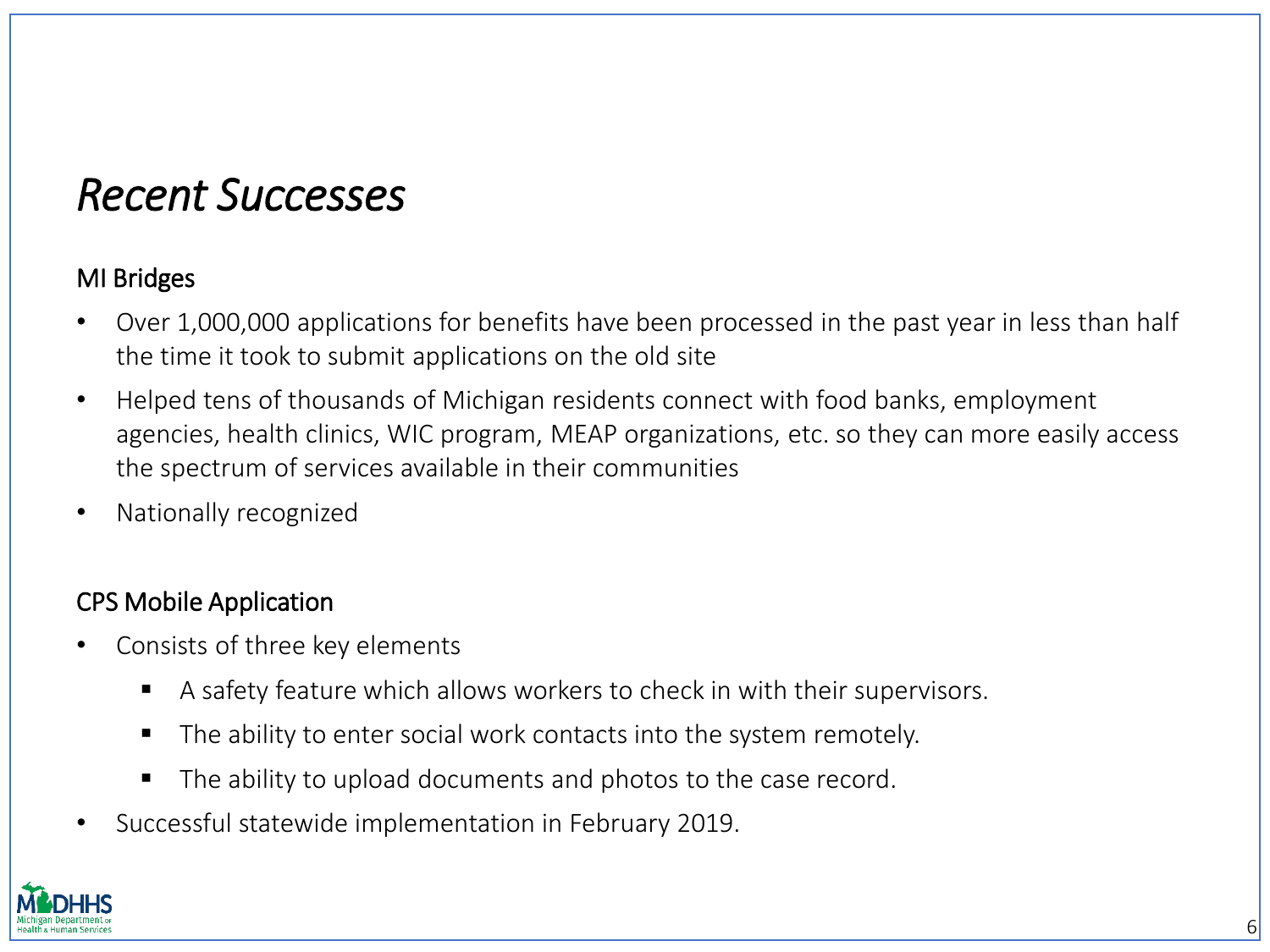# *Integration Activities to Date*

- Establishment of a single team per program to implement technology solutions (Project Management Office)
- Establishment of a common MDHHS methodology to technically integrate MDHHS systems (Integration Guide)
- Creation of a multi year plan to implement technology solutions which enable the program areas to achieve their business vision (Road Map)
- Implementation of common security and data governance controls for MDHHS

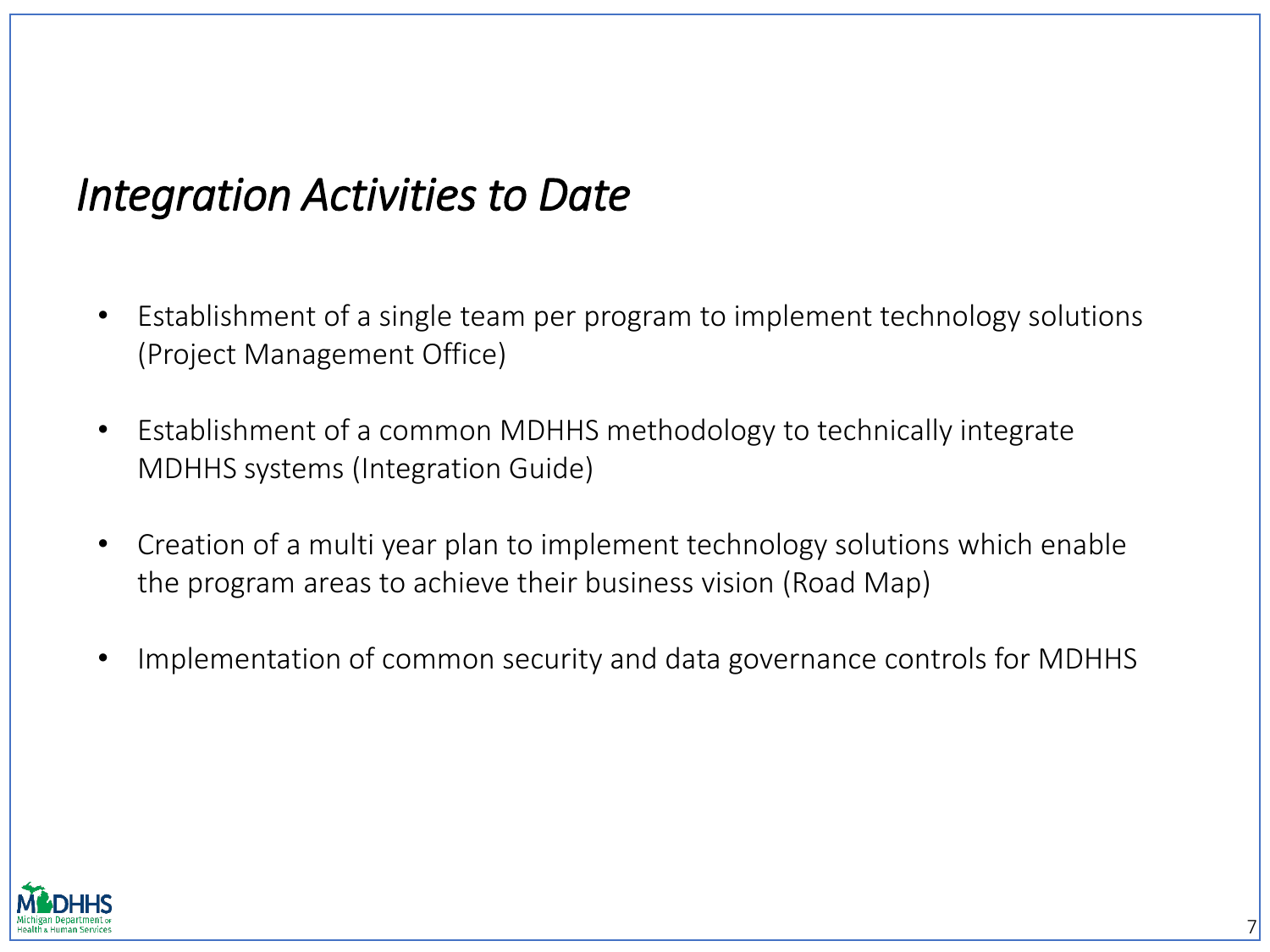#### 5-Year History of Major Line Item Appropriations (in millions)

| <b>Appropriation</b>                 | FY 2016<br><b>Expenditures</b> | FY 2017<br><b>Expenditures Expenditures</b> | <b>FY 2018</b> | <b>FY 2019</b><br>Enacted | FY 2020 Executive<br>Recommendation |
|--------------------------------------|--------------------------------|---------------------------------------------|----------------|---------------------------|-------------------------------------|
| Information Technology and Services  | \$153.0                        | \$151.4                                     | \$159.1        | \$157.7                   | \$157.7                             |
| Michigan Medicaid Information System | \$78.6                         | \$74.3                                      | \$75.6         | \$75.6                    | \$75.6                              |